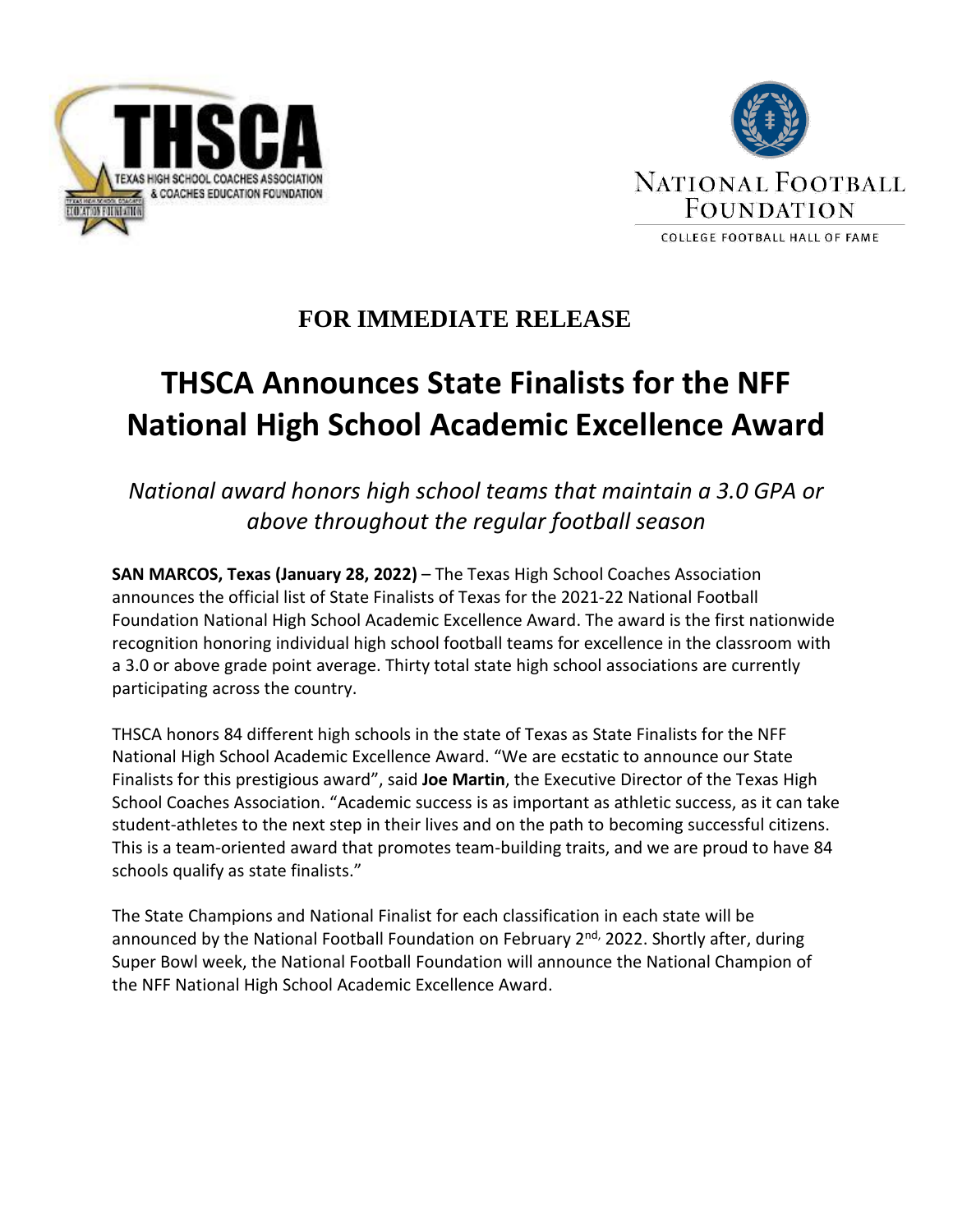#### **Below is the official list of State Finalists:**

#### **6A:**

Allen HS Bridgeland HS Cinco Ranch HS Claudia Taylor "Lady Bird" Johnson HS Cypress Park HS Cypress Woods HS Edinburg North HS Ellison HS (Killeen) Flower Mound HS Harlingen South HS Houston Memorial HS Katy HS Katy Tompkins HS Lake Travis HS Los Fresnos HS McNeil HS Mesquite HS Odessa Permian HS Pebble Hills HS Plano East Senior HS Reagan HS (San Antonio) Richardson HS Ridge Point HS Robert Vela HS Stratford HS (Houston) Tomball HS Tyler Legacy HS Vandegrift HS Westlake HS

#### **5A**

Aledo HS Barbers Hill HS College Station HS Dallas Wilson HS Denton Ryan HS Dr. Ralph H. Poteet HS Frisco Wakeland HS Georgetown Eastview HS Georgetown HS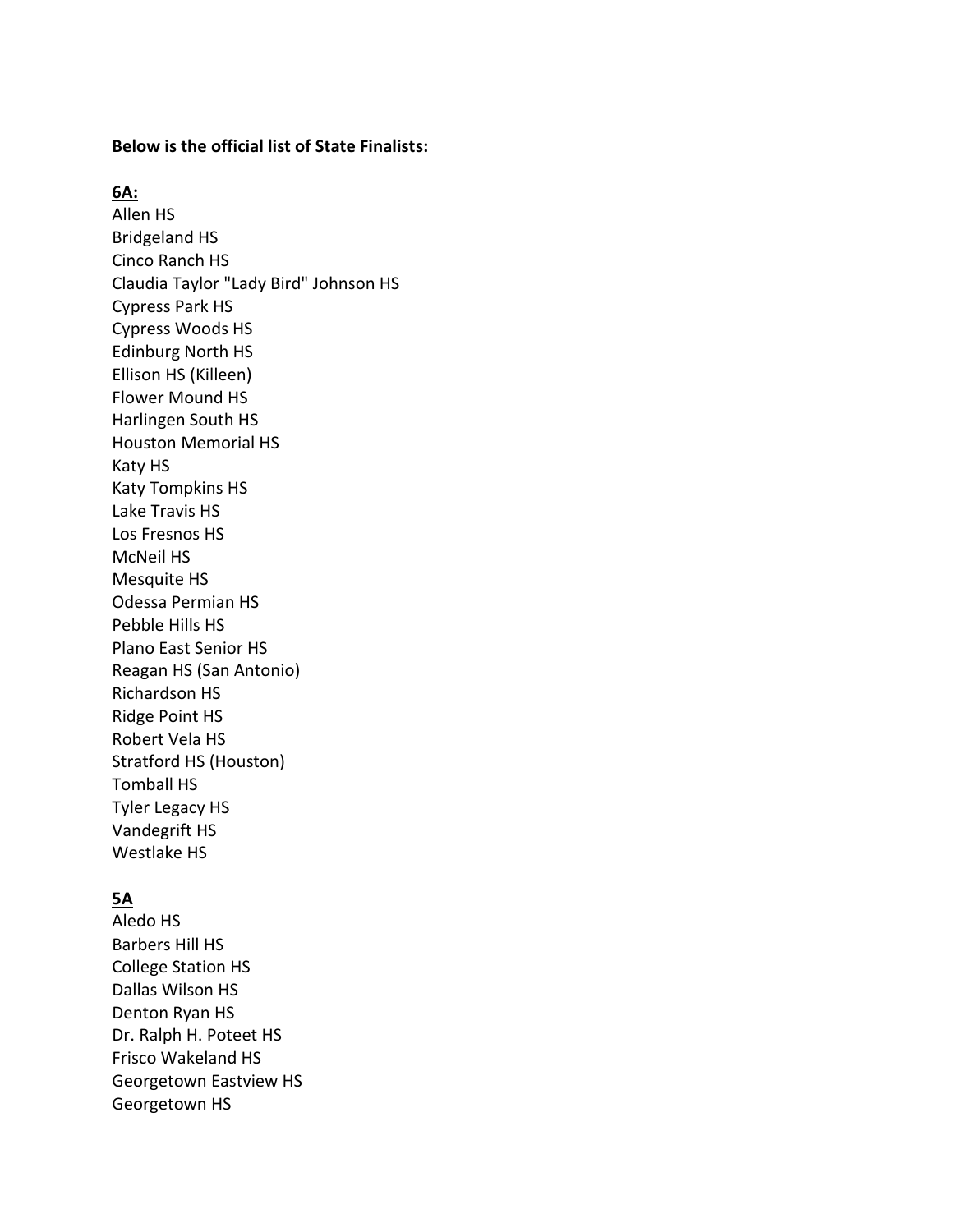Highland Park HS Longview HS Lubbock Cooper HS Lubbock Coronado HS Lubbock HS Montgomery HS Richland HS Rouse HS South Oak Cliff HS

#### **4A:**

Alvarado HS Anna HS Bellville HS Canyon HS Celina HS Fredericksburg HS Gilmer HS Kilgore HS Lake Belton HS Midlothian Heritage HS Salado HS Stephenville HS Wilmer - Hutchins HS

#### **3A:**

Alpine HS Banquete HS De Kalb HS Eastland HS Goliad HS Holliday HS Idalou HS James Madison HS (Dallas) Lamesa HS Lubbock Roosevelt HS Marion HS Peaster HS Ponder HS Shallowater HS